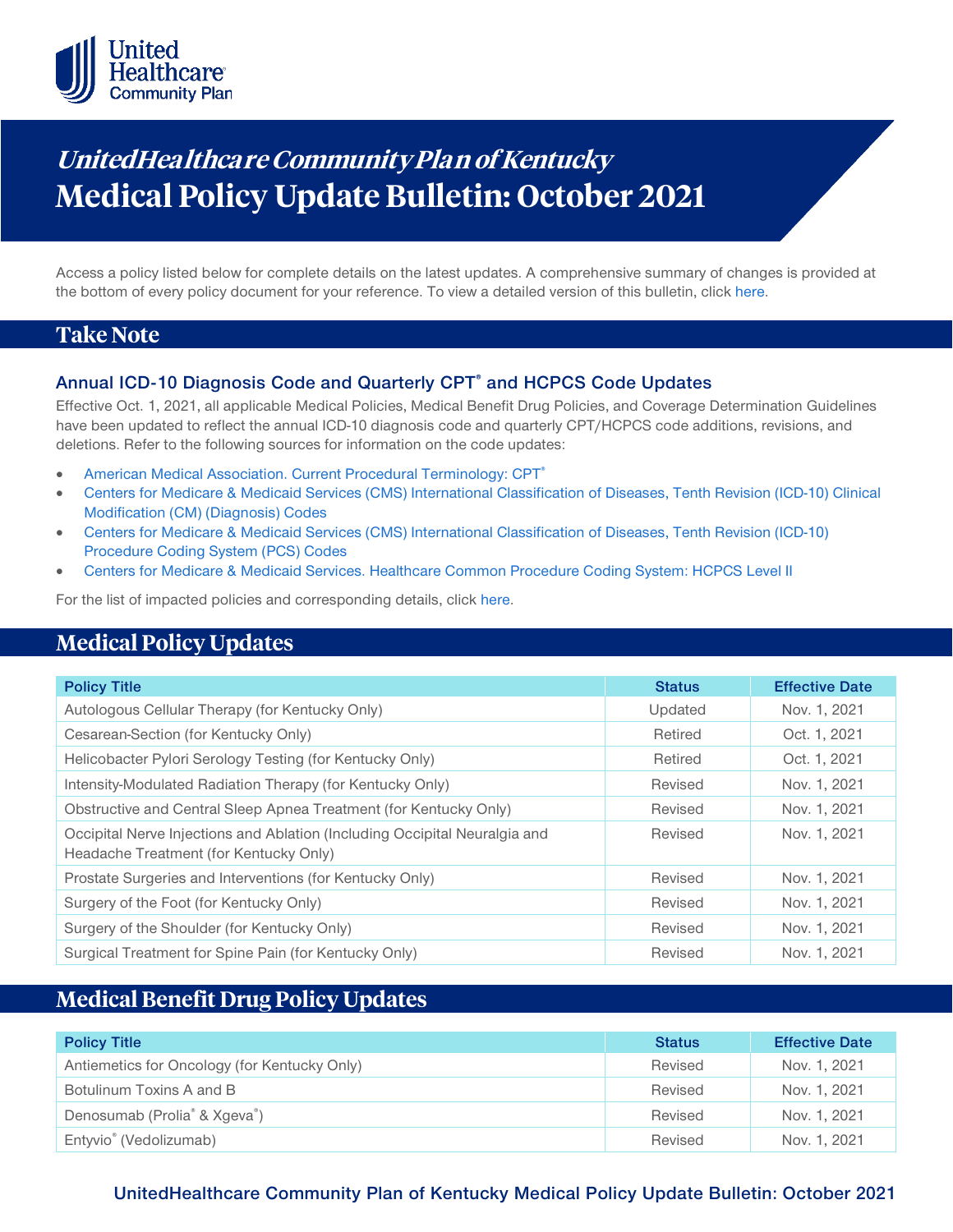| <b>Policy Title</b>                                                                                                                        | <b>Status</b> | <b>Effective Date</b> |
|--------------------------------------------------------------------------------------------------------------------------------------------|---------------|-----------------------|
| Intravenous Iron Replacement Therapy (Feraheme <sup>®</sup> , Injectafer <sup>®</sup> , & Monoferric <sup>®</sup> )<br>(for Kentucky Only) | Revised       | Nov. 1, 2021          |
| Medical Therapies for Enzyme Deficiencies (for Kentucky Only)                                                                              | Revised       | Nov. 1, 2021          |
| Ocrevus <sup>®</sup> (Ocrelizumab)                                                                                                         | Revised       | Nov. 1, 2021          |
| Oncology Medication Clinical Coverage (for Kentucky Only)                                                                                  | Revised       | Nov. 1, 2021          |
| Orencia® (Abatacept) Injection for Intravenous Infusion                                                                                    | Revised       | Nov. 1, 2021          |
| Respiratory Interleukins (Cinqair®, Fasenra®, & Nucala®)                                                                                   | Revised       | Nov. 1, 2021          |
| Ryplazim® (for Kentucky Only)                                                                                                              | <b>New</b>    | Nov. 1, 2021          |
| Saphnelo <sup>™</sup> (for Kentucky Only)                                                                                                  | <b>New</b>    | Nov. 1, 2021          |
| Sodium Hyaluronate                                                                                                                         | Revised       | Nov. 1, 2021          |
| Synagis® (Palivizumab) (for Kentucky Only)                                                                                                 | Revised       | Nov. 1, 2021          |
| Xolair <sup>®</sup> (Omalizumab)                                                                                                           | Revised       | Nov. 1, 2021          |

## **Coverage Determination Guideline Updates**

| <b>Policy Title</b>                            | Status  | <b>Effective Date</b> |
|------------------------------------------------|---------|-----------------------|
| Oral and Enteral Nutrition (for Kentucky Only) | Revised | Nov. 1, 2021          |